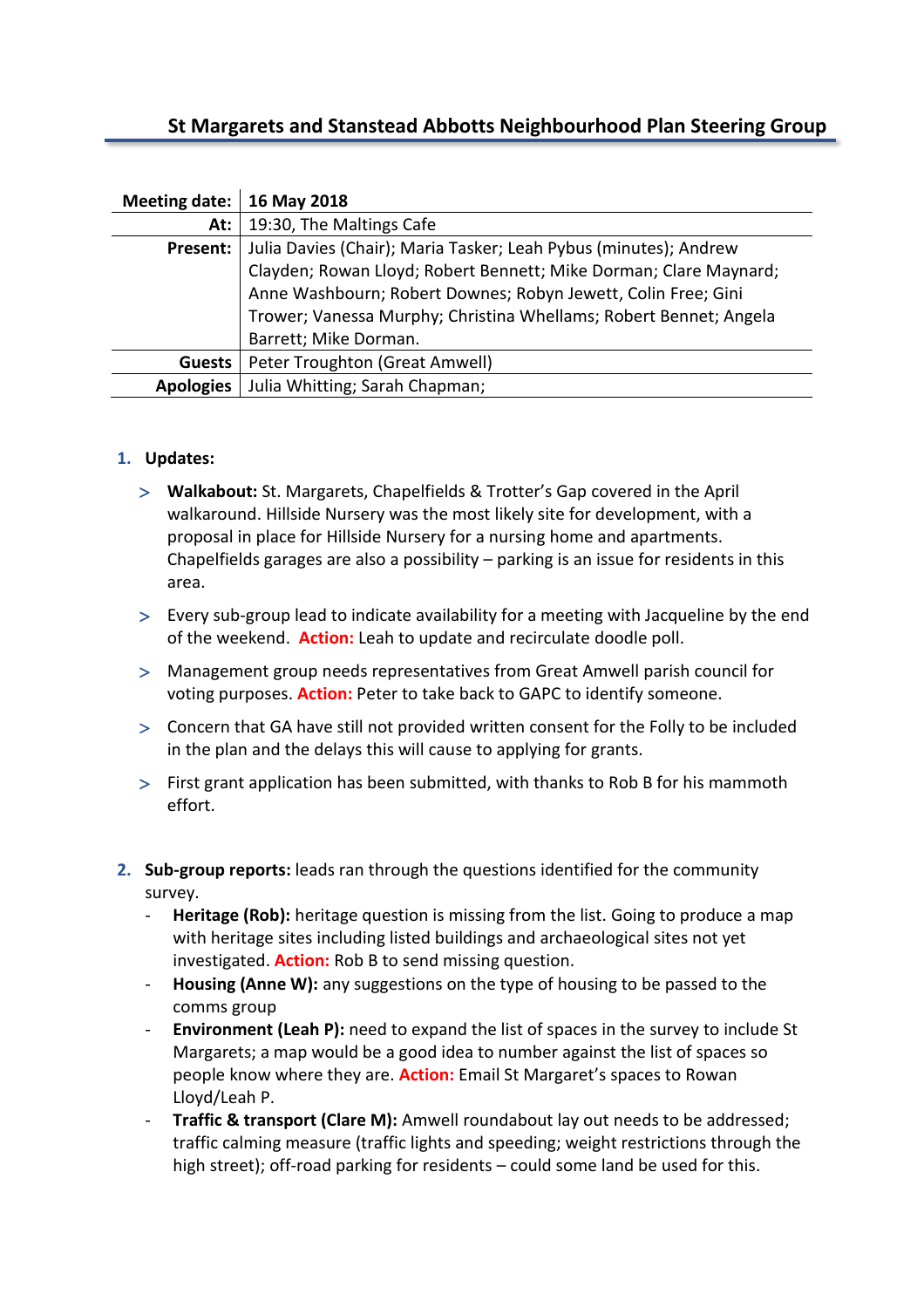- **Culture and community facilities:** calling this leisure, recreation and communities. Overlap with green spaces. **Action:** People to add to the list of activities to participate in.

**Comms (**Vanessa M): **Actions:** Comms group will now look at duplicate questions about what people want to see improve/addressed – pull into one place in the questionnaire. Questionnaire must be gender agnostic. Add something on disability access for the village. Link questionnaire to website where people can find additional information that will help them to complete the questionnaire. Group to think about how we find out how many people use the spaces in the villages who don't live there who will value the green spaces – e.g. walking groups, cycling groups. **Next steps:** comms group going to format the questionnaire and mark up duplicates. Will make available for review and put together a revised version. **Angela** will join comms group.

It was agreed that:

- Only have free text options against questions on a scale add to the scale response. Too difficult to use open answers to provide insight.
- Questionnaire to be piloted with people from outside the group to ensure the questions are worded in a way that is understood. **Action:** All to pilot questionnaire with a person outside of the group once the draft is ready.

### **3. Logo:**

Clare M presented some ideas for design which were well received.

It was agreed that the names of villages need to be equal size

Other member of the group were keen to submit ideas. **Action:** Any other ideas to be put in the logo file in drop box by **Friday 29 May** to be set up by Vanessa

Agreed that the logo question must be settled at the next meeting.

#### **4. Website:**

Thanks to Clare M for setting up the new website.

[www.stansteadstmargarets.wixsite.com/neighbourhoodplan](http://www.stansteadstmargarets.wixsite.com/neighbourhoodplan)

This is not live yet. It is free and mobile device friendly – if we paid for a service we could have a site with more functions.

Ideas for the site:

- > hashtag to encourage people to share photos and what they like about their village
- share a link to the survey on the website. Check with Jacqueline if this is ok.

### **5. Communications methods**

Stakeholders map is now in the drop box on who to contact. Comms team will identify best ways of making contact with people depending on the stakeholder type, and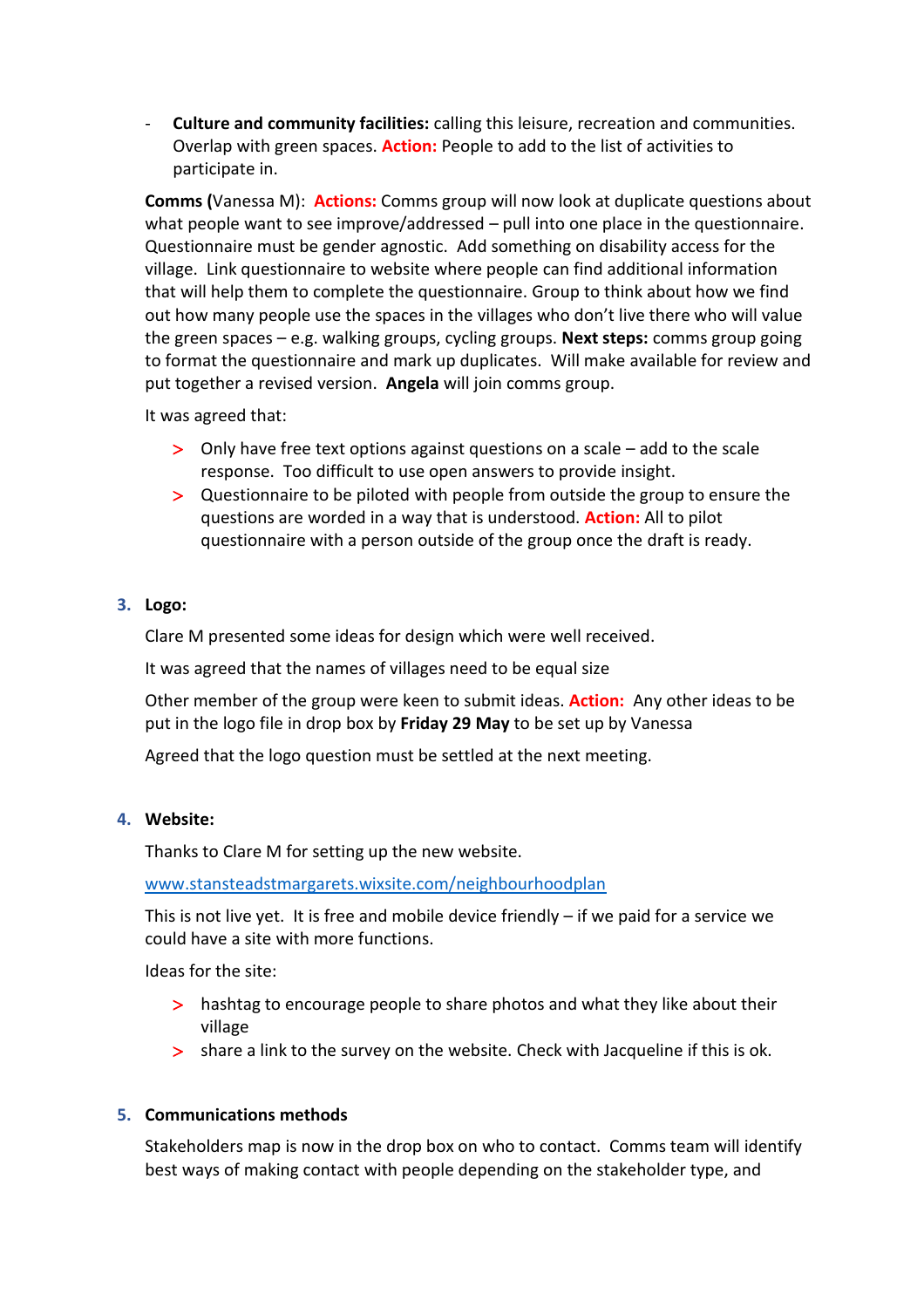timings of when to contact people. Comms group will find out contact details but if people have contact details please add them to the list.

**Action:** Everyone to look at the stakeholder file and flag if any groups are missing – add to the list and let Vanessa know the change.

Next steps:

- > Put together a list of people who are prepared to deliver leaflets/carry out surveys
- > Map of streets and how they will be covered
- Clarify if we are doing a survey per person or per household advice from households. Thinking is per person so the range of views is properly captured.

Communications options were discussed including:

- leaflet to give out at the station/tow path to raise awareness
- > Laminated cards to put on community notice boards
- > Printed surveys for care home residents.
- > Standard presentation to give to community/businesses
- **6. Parish Council engagement:** Mike D/Julia D to take this once ready

## **7. Round table AOB:**

- Grants: £5,196 awarded for six months to cover consultancy feed. This will need to be renewed in six months. Grant for tech support can't be awarded until designated areas is confirmed (waiting for GA to confirm they are happy to have Folly included)
- Surveying people not from the village  $-$  comms group to design a mini questionnaire
- Mapping ancient and venerable trees Rowan and Gini looking into finding out where these are.
- School talks new head coming in September so engage after the summer holidays. Do we need a questionnaire for children – how they use the village and what they would like to see. How do you prevent double counting if children fill at school – not also filling in at home. Secondary school pupils will be covered in the door-to-door questionnaire.
- Jeremy Vine show on Radio 2 talking about incinerators and landfill. Watch here: <https://www.bbc.co.uk/programmes/b0b25ddy>
- Sub-groups to move on to putting policies together for the final plan.
- Wildlife trust work on wildlife hotspots in the area –will incur a cost. Wildlife trust has produced a map already – Gini sorting it out and he will come and explain to the group once we have the info. **Action:** Needs paying – JD to chase invoice with Jackie Flemming.
- Neighbourhood planning training can do a full day or watered down training £300 Action: CM to circulate summary of the training. Can he come and do a Q&A session?
- We can sign up to ariel photographs
- Should the questionnaire ask about crime and safety/security? **Action:** Each sub-group to look at associated crime to be addressed.
- **Action:** finding someone to pilot survey questions on; people to do door-to-door knocking; update lists of stakeholders with contact lists; subgroups need to develop policies and put together evidence base; housing group to plot the sites from the walkarounds to suggest what is for development/protection.